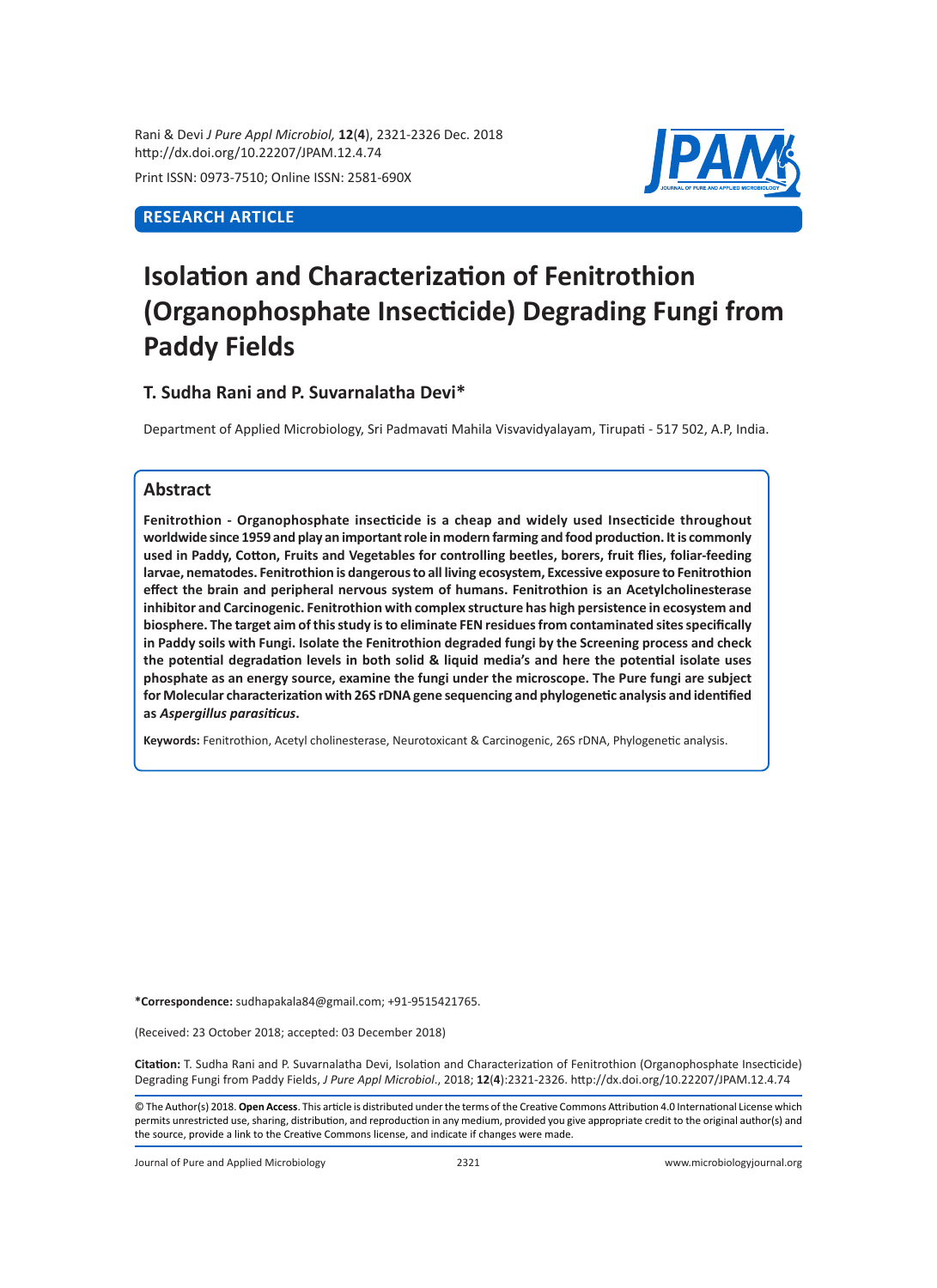#### **INTRODUCTION**

Insecticides are substances or preparation used for killing insect pests, include ovicides and larvicides. Insecticides are commonly used in agriculture, industry, medicine.

Insecticides are pesticides that are formulated to kill, harm one or more species of insect. Insecticides effects insects in various ways that it disrupts the nervous system, may damage their exoskeletons, repel them. Insecticides commonly used as sprays, dusts, gels, baits.

A pesticide may be a chemical substance like Inorganic, Organic Pesticides, a Biological agent like Virus, Bacteria and Antimicrobial agents. Including Insecticides, Pesticides are grouped as Fungicides, Bactericides, Ovicides, Larvicides, Adulticides, Herbicides, Nematicides, Virucides, Molluscicides etc. Based on mode of action Pesticides are grouped as Fumigants, Stomach Poisons, Systemic Poisons, Contact Poisons etc.

Basing on the chemical structure Pesticides are Organochlorines, Organophosphate, Carbamates. The pesticide selected for present work is Organophosphate Pesticide.

The commonly used Organophosphates are Parathion, Malathion, Fenitrothion, Methyl parathion, Diazinon, Dichlorvos, Phosmet etc. In the present work, Fenitrothion is selected for Degradation. Trade names include Accothion, Metathion, Malathion, Pestroy, Sumothion, Verthion. The common name is Methylnitrophos and considered as a Cholinesterase inhibitor. Fenitrothion acts on Pests like penetrating, Chewing, commonly acts on Cotton, Rice, cereals, Vegetables. It's commonly used as Mosquito, fly, cockroach as contact sprays for farms and Public Programs.

Fenitrothion is flowable, It is available in different emulsifiable concentrations like 95%, 50%, the molecular formula is  $C_{9}H_{12}NO_{5}PS$ , the chemical class is organophosphate/contact insecticide, the specific gravity is 1.3227; 1.32;1.34;1.3084 at 20degreed C.

#### **Toxicological Effects**

Fenitrothion is an acetylcholinesterase inhibitor and neurotoxicant, fenitrothion forms a strong covalent bond to the enzyme acetylcholinesterase, which catalyses the acetylcholine. Fenitrothion is toxic, at chronic levels suppress the growth of algae, Fenitrothion is toxic to crayfish, nontarget organisms of the ecosystem, it is highly toxic to honeybees, rats. For humans it is Carcinogenic, Fenitrothion residues persist a long time in the environment, so the target of the study is to eliminate the Fenitrothion residues.

## **MATERIALS AND METHODS Enrichment of Fenitrothion degrading fungi**

From the Paddy fields of Pakala, Chittoor District, Andhra Pradesh with a continuous history of farming for more than 35 years the soil samples at the depth 0-16 cm was collected, transported to the laboratory in plastic bags, and stored at 4°C for further analysis.

By using an inoculum of Fenitrothion treated soil Fenitrothion degrading fungi were isolated by the enrichment culture technique, 10 g of soil sample was diluted and inoculated in 250 ml Erlenmeyer flasks with 100 ml potato dextrose broth at the temperature of 28°C for 24 h.

1 ml of microbial suspension was poured into potato dextrose flasks to isolate fenitrothion resistant fungi, spread plate method was selected for isolation of Fungi pure culture. From enrichment culture One loop full of fenitrothion resistant fungi were spread on potato dextrose plates which are amended with fenitrothion, incubate the plates at 24-48h for the growth of the fungi colonies at 28°C. Basing on the morphological characters different colonies were isolated and sub-cultured on potato dextrose plates and maintained at 37°C for fungi characterization.

Flask without inoculums was also prepared for the biotic disappearance of the Fenitrothion and kept for incubation at 28°C for 24h.

#### **Screening of pesticide resistance fungi**

To observe the fenitrothion resistance fungi, the selected colonies of fungi were poured on potato dextrose plates with higher concentrations of fenitrothion like 10,25,50,75,100 ppm. The fungi which show the growth at this ppm concentration were screened for preceding work. **Preparation of Pure culture**

Spread plate method was chosen for isolation of Fungi pure culture. The enrichment culture of fenitrothion resistant fungi one loop full were spread on potato dextrose plates which are amended with fenitrothion, and incubate at 24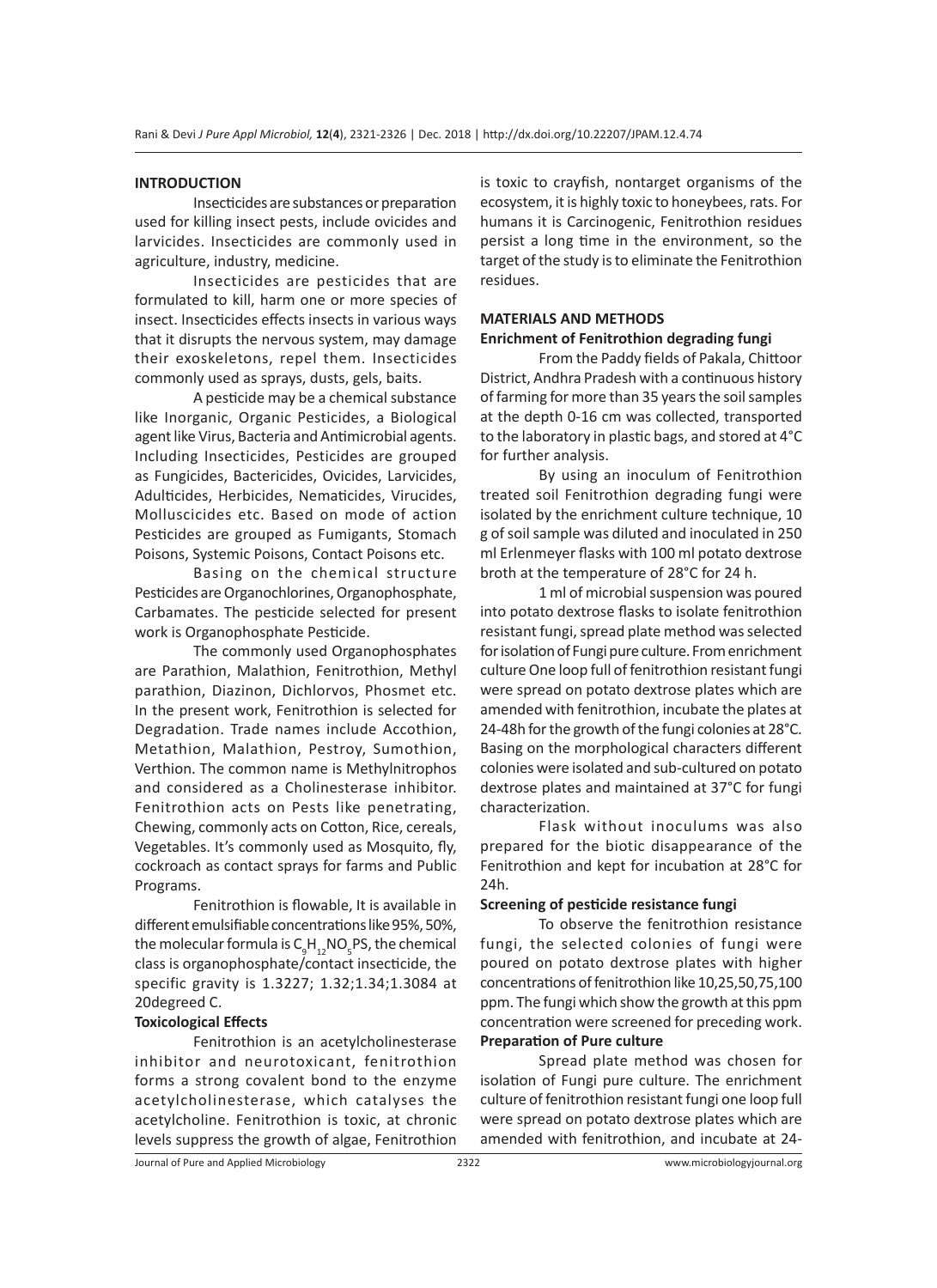48h at 28°C. The different colonies were isolated and sub-cultured on potato dextrose plates at 37°C for fungi characterization.

## **Screening of Potential fenitrothion degrading fungi strains**

To screen the potential degrading fungi of fenitrothion the purely isolated fungi were spiked on Czepak-dox agar amended with fenitrothion of higher concentrations like 200, 300, 400 ppm. The degradation of the fenitrothion was also checked in Czepak-dox liquid.

## **Morphological characteristics of fungi**

The morphological characters of the fungi strain degrade the fenitrothion were observed with already identified other strains, namely the colour of spores, mycelial colour, conidiosphore structure were observed microscopically, radial growth of the test organisms was observed. Molecular characterization has proceeded for identification of the isolated fungi.

#### **Preperation of genomic DNA**

Genomic DNA was isolated from 24 h old culture. The 100 µg of mycelium was measured into a 1.5- microfuge tube ground the mycelium in a mortar and pestle treated with liquid  $N_2$  5-6 times. The frozen powder was transferred to Eppendorf tube and 660-750 µl of was added and 10  $\mu$ l of  $\beta$ - mercapor, vortex the mixture for few seconds and keep it for incubation at 65<sup>°</sup>c for 1h by using water bath , later keep it for centrifugation at 3500 rpm for 5 minutes, collect the top aqueous layer in to a fresh Eppendorf tube and added 700 µl of chloroform, isopropanol (24:1) and adjust the volume to meet a 1:1ratio of aqueous phase, centrifuge at 12000 rpm for 10 minutes and followed by 70% 0.5 ml ethanol and centrifuge for about 5 minutes , collect the pellet and treated with 100 µl of TE buffer (PH-8). After further purification DNA was quantified by spectrophotometrically keep it for gel electrophoresis.

## **Amplification of 26s r DNA**

Polymerase chain reaction (PCR) was performed for the amplification of 26s region of the isolated by using the universal primers, the reaction was performed a final volume 50 µl, template DNA 2.0 µl, amplification was performed at different temperatures for 32 cycles. The amplification products were checked by resolving the PCR products in1.8% agarose gel. The agarose solution was cooled at 40°C and 5µl of ethedium bromide solution was added. PCR products 5 µl were taken and mixed with 5 µl of 6 x gel loading buffer. Electrophoresis was performed for approximately 2.5 h at 50-100 mA. The PCR product was visualized on a gel doc (PCR-ABI 7200).

# **Concentration of PCR Amplification mixture**

| Template DNA (50ng)      | $2.0 \mu L$         |
|--------------------------|---------------------|
| $10X$ mL                 | $5.0 \mu L$         |
| Forword & Reverse Primer | $8.0 \mu L (4 + 4)$ |
| $(2 \text{ mM/mL})$      |                     |
| Tag DNA Polymerase       | $0.5 \mu L$         |
| (5u/ul)                  |                     |
| 2mM dNTP Mix             | $5.0 \mu L$         |
| Sterile distilled water  | $29.5 \mu L$        |
| Total volume             | 50.0 µL             |
|                          |                     |

#### **Amplification in PCR**

PCR amplification was processed in a primus advanced gradient Thermocycler and the conditions are

| PCR steps       | Temperature    | <b>Minutes</b> |
|-----------------|----------------|----------------|
| Initial         | $94^{\circ}$ C | 5 minutes      |
| denaturation    |                |                |
| Denaturation    | $94^{\circ}$ C | 30 seconds     |
| 35 cycles       |                |                |
| Annealing       | $56^{\circ}$ C | 30 seconds     |
| Elongation      | $72^{\circ}$ C | 30 seconds     |
| Final extension | $72^{\circ}$ C | 10 minutes     |
|                 |                |                |

## **Molecular Characterization by 26 s r DNA**

Molecular identification has been carried out using specific 26 s r DNA gene sequencing Kurtzman et al., (1997).

#### **Analysis of sequence**

The analysis of the 26 s r DNA gene sequence was checked with 26 s r DNA gene sequences of other organisms that had already been submitted to Gene Bank database using the BLASTN of bioinformatics software chromas. (http:/www.ncbi.nlm.nih.gov).

## **RESULTS**

The complete work focused on the Isolation and characterization of the Fungi stains which shows resistance to Insecticide (Fenitrothion), to identify potential fungi for the fenitrothion bioaugmentation. Diverse colonies were observed, among them one fungus were selected because of their potential growth on fenitrothion amended Czapadex media.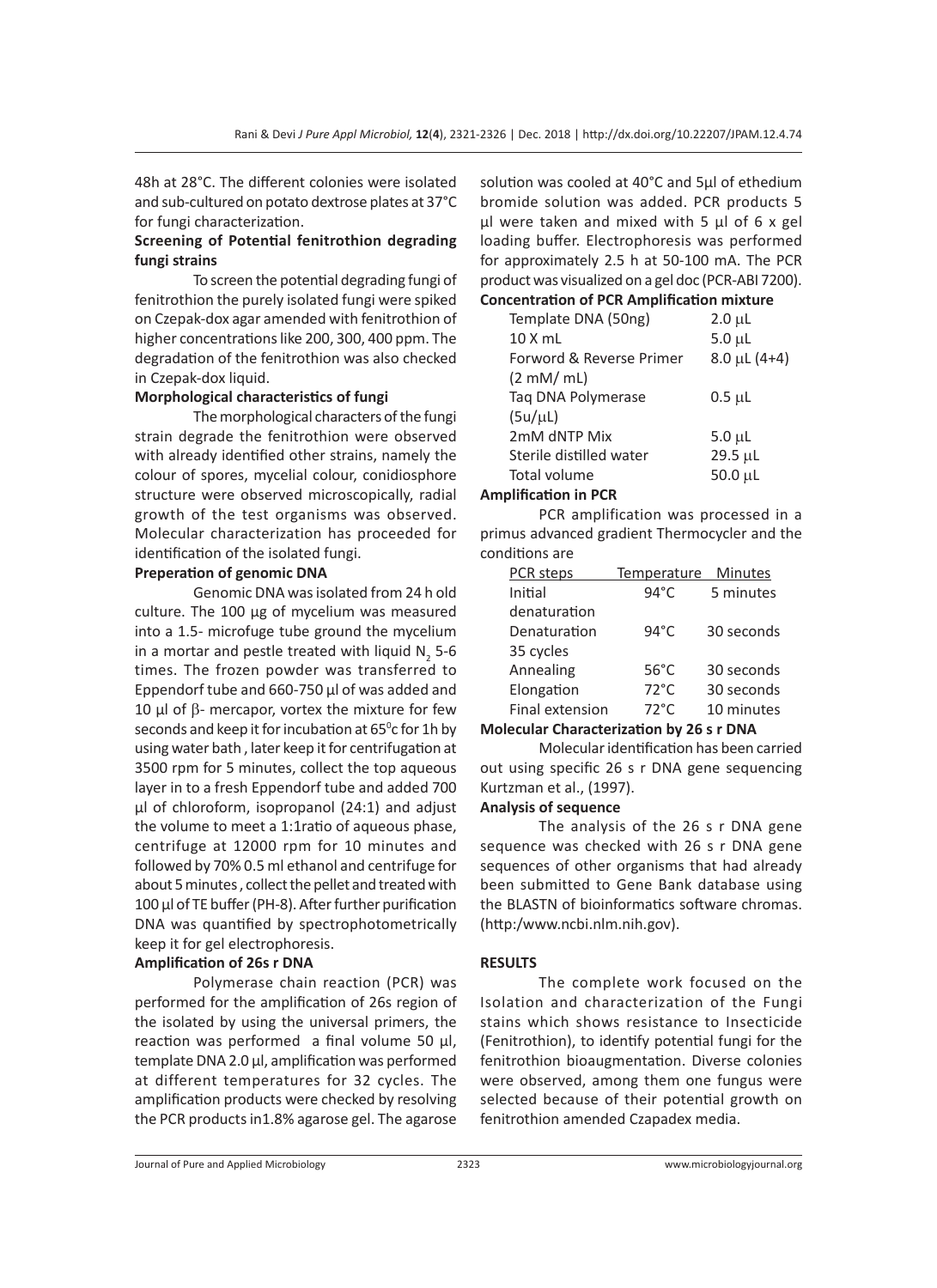#### **Isolation of Fenitrothion resistant fungi**

With enrichment culture technique 9 fungi were isolated, when these cultures were subject for potential degradation of fenitrothion with higher ppm concentrations like 300, 400 ppm only one fungus shows good degradation when compared to others. So one fungus was isolated.



**Fig. 1.** Microscopic Observation of pesticide degrading Fungi

**Table 1.** Morphological characteristics

| Characteristics | Fungi               |
|-----------------|---------------------|
| Surface colours | green to dark green |
| <b>Margins</b>  | entire              |
| Reverse side    | greenish yellow     |
| Growth          | Rapid               |

## **Microscopic observation of pesticide degrading fungi**

The fungi isolates were observed microscopically, Morphological characters were discussed in Table 1 & 2.



**Fig. 2.** 10x observation **Fig. 3.** 40x observation

**Table 2.** Microscopic characters

Fruting body cleistothecia

| Characteristics | Fungi           |  |
|-----------------|-----------------|--|
| Hyphae          | Branched septae |  |
| Conidiophores   | present         |  |
| Vesicle         | dome shaped     |  |
| Conidia         | present         |  |
| Phialides       | uniseriate      |  |





**Fig 4**. 50 ppm **Fig. 5**. 100 ppm **Fig. 6**. 400 ppm (Fenitrothion degradation at different ppm concentration's)



#### **Isolation of Potential fenitrothion degrading fungi**

The selected fungi degrade the fenitrothion at higher concentrations like 50, 100, 400 ppm.

#### **Degradation of fenitrothion in liquid broth**

The fenitrothion degradation is also checked in Czepak-dox liquid.

## **Genomic DNA extraction**

When agarose gel was illuminated to UV light1 band of genomic DNA was identified, when compared with 1 Kb DNA marker. Lane one indicates the DNA marker and lane 2 indicates the fungi genomic DNA. The Isolated gene has intimated in Fig. 7.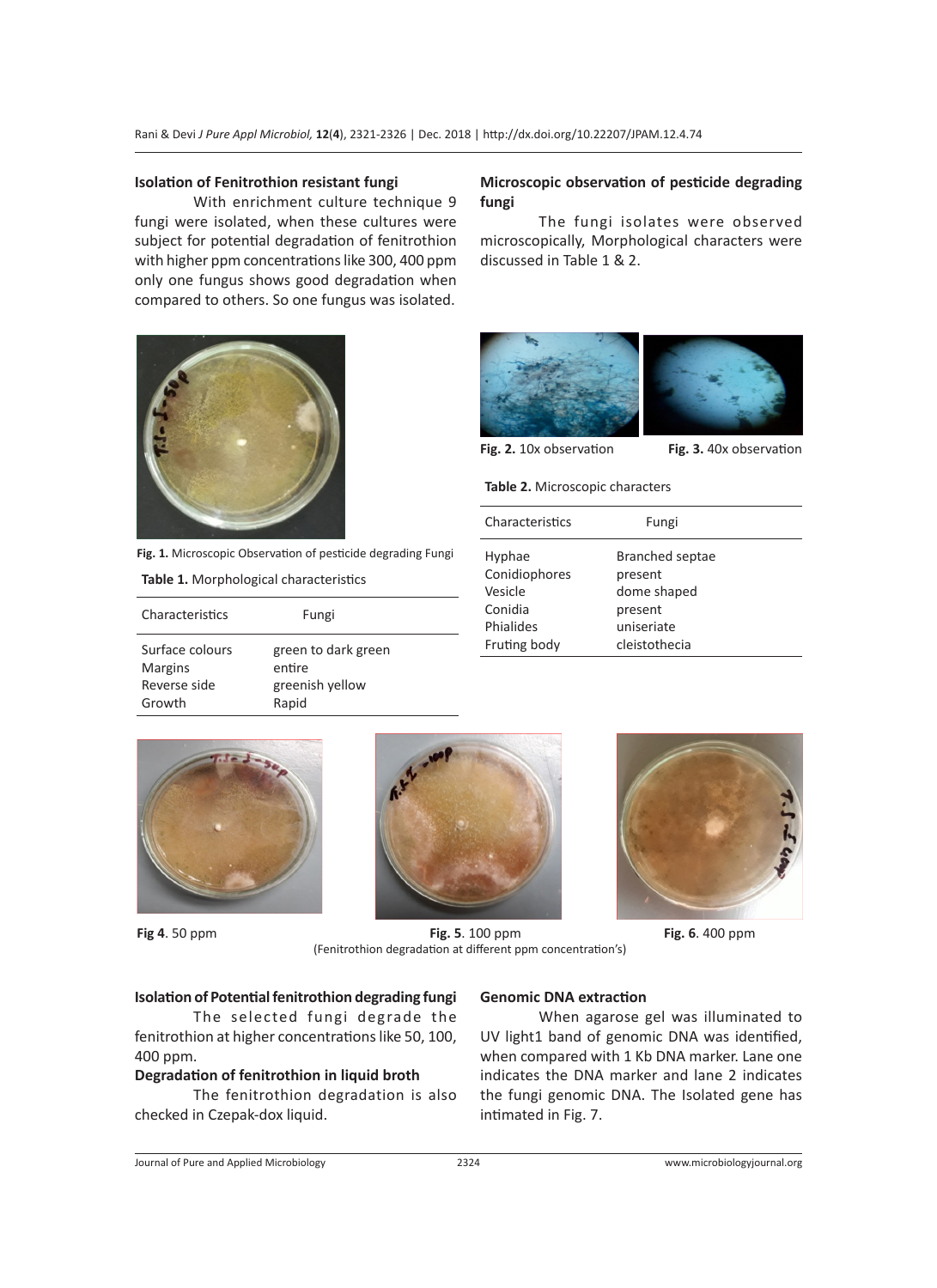

**Fig. 7.** PCR amplification- the 26 s r DNA gene yielded a 584 bp PCR Product

#### **DNA sequencing analysis of 26 s r DNA gene**

After 26 s r DNA gene sequencing the highest degree of similarity found was 100% with already submitted organisms, and the value obtained the 26 s r DNA gene of *Aspergillus parasiticus*. Based on these observations the isolate was identified as *Aspergillus parasiticus.*

#### **DISCUSSION**

Organophosphorus Insecticides are useful because of their low cost, more effective against Insect Pests, but remains a major environmental contaminant, make clinical problems in humans and other organisms, make microbial imbalance of soil, The excessive pollution of the ecosystem has been formed by organophosphorus pesticides, which is used for fields in Agriculture. The present study, the fenitrothion degrading fungi were isolated by enrichment culture technique, enrichment cultures from the soil which utilize organophosphate as the major source for their growth. Sheela and Pai used enrichment culture technique for degradation of organophosphates.



Phylogenetic analysis Report

Nine fungi colonies were isolated, basing on their active growth on fenitrothion amended media one fungi was selected for present work. Basing on their microscopic, Morphological appearance, Molecular characterization the Fungi was identified as *Aspergillus parasiticus*. When compare to other eight isolates the *Aspergillus parasiticus* degrade the Fenitrothion up to 400 ppm concentration, and also the degradation of fenitothion were also determined

by Chromatorgaphic techniques like FTIR, GCMS, HPLC, which is discussed on my further articles, Organophosphourus hydrolase (OPH) has the ability of hydrolyzing organophosphorus pesticide.

#### **ACKNOWLEDGEMENTS**

We would like to thank the DST-CURIE, Co-ordinator and staff (Sri Padmavati Mahila Visvavidyalayam, Tirupati) for providing their lab facilities.